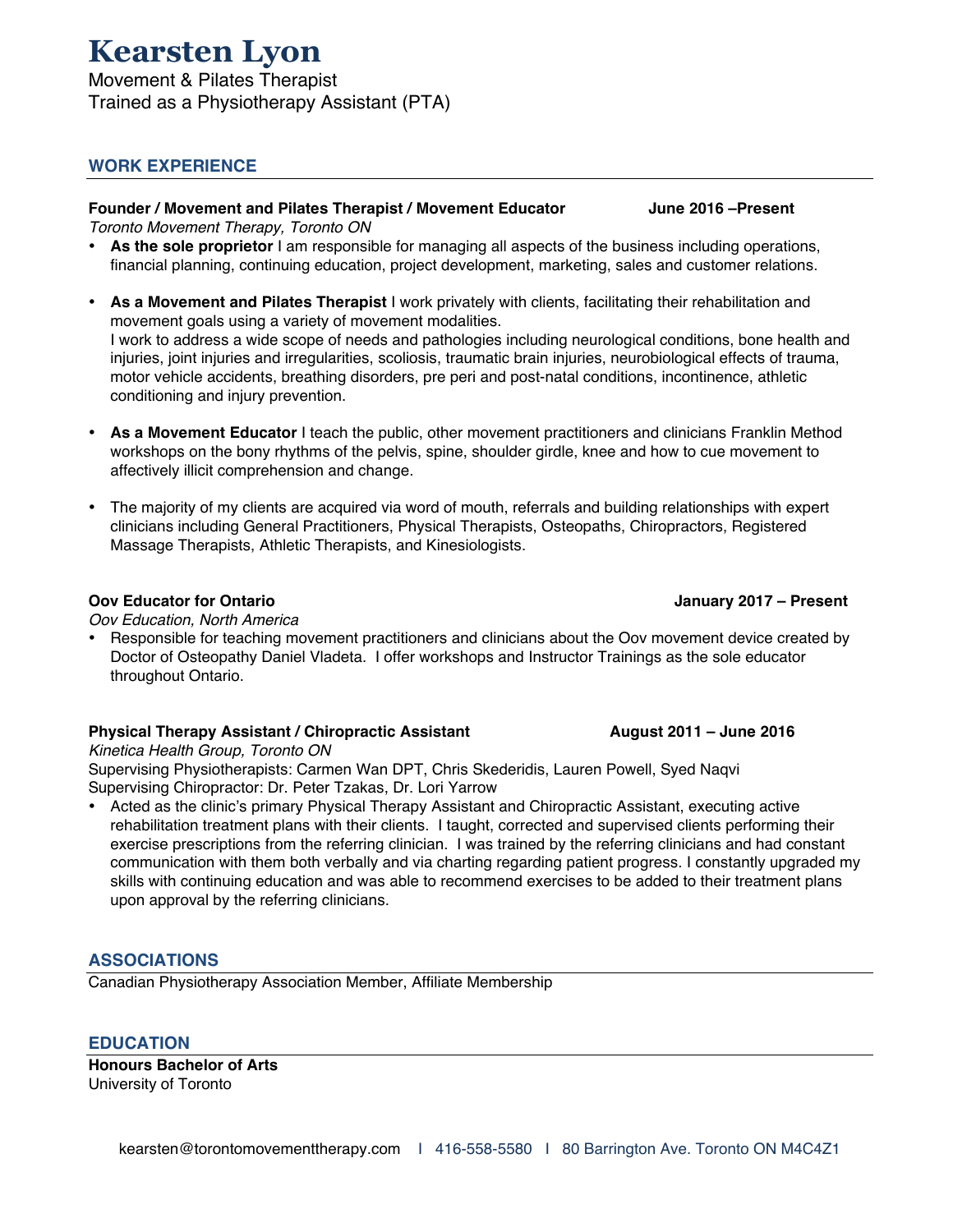Movement & Pilates Therapist Trained as a Physiotherapy Assistant (PTA)

# **MOVEMENT EDUCATION CERTIFICATIONS, LECTURES and WORKSHOPS**

#### **The Pilates Process Teacher Training Comprehensive**

*Toronto, ON*

• Matwork, Reformer, Cadillac, Stability Chair, Barrel Repetoire Instructed by: Laura Helsel, Sean Ling, Monique Trudelle, Emilie McCabe

#### **Therapeutic Pilates**

*Toronto, ON* • Using the Pilates methodology specifically for Rehabilitation Instructed by: Laura Helsel and Monique Trudelle

#### **Franklin Method Level 1 Educator**

*Toronto ON*

- I became a Franklin Method Educator able to teach Eric Franklin's workshops on:
	- o The Art of Change
	- o The Bony Rhythms of the Spine, Pelvis & Hip, Knee and Shoulder Girdle

Instructed by: Eric Franklin and Morten Dithmer, DO

#### **Diane Lee: New Perspectives from the Integrated Systems Model for Treating Women's Health; Pelvic Girdle Pain, Urinary Incontinence, Pelvic Organ Prolapse, Disastasis Recti Abdominis** *White Rock, BC*

• Learning how to assess and treat these common women's health issues using movement and how to comanage these conditions with Physiotherapists.

Instructed by: Diane Lee PT, Nicole McVarish PT, Tamarah Nerreter PT

#### **Greg Lehman: Reconciling Biomechancis with Pain Science**

*Toronto, ON*

• This course guides the therapist to integrate the pain science and biopsychosocial model of pain with traditional biomechanical techniques. The course simplifies many of those techniques and distills the most relevant and important aspects of those techniques for pain resolution and injury management. An emphasis is placed on exercise prescription, symptom modification and graded exposure for injury management and simple techniques to start addressing the psychosocial aspects that influence both pain and performance.

Instructed by: Greg Lehman, PT

#### **Oov Level 1: Fundamentals**

*Chicago, IL; Miami, FL; Chicago, IL*

• This course gave me the ability to diagnose and address an individuals movement through proprioceptive neuroplasticity at an unprecedented level and begin to identify direct clinicial deficiencies such as axial control of the skeleton, gait pattern dysfunction, 3D sling deficiencies and compromised articular function and the exercises to address these.

• I have taken this course 3 times as a part of my Oov Educator for Ontario training.

Instructed by: Daniel Vladeta, DO and Amy Broekemeier DPT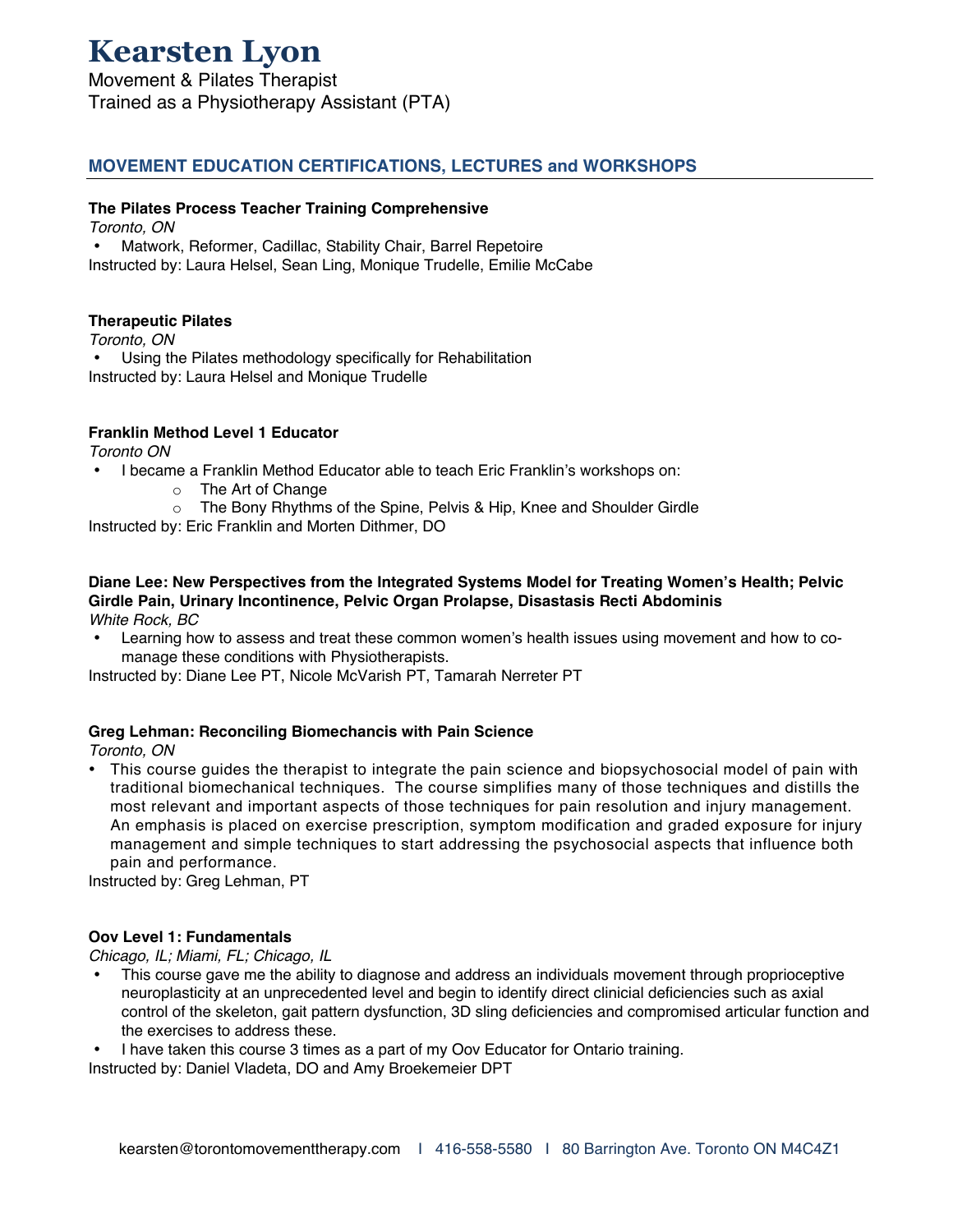Movement & Pilates Therapist Trained as a Physiotherapy Assistant (PTA)

### **Oov Level 2: 3D Assessment/Afferent**

*Miami, FL*

• This progression from level one introduces interventions to change the body quickly, safely and intelligently. It educated on biotensegrity and its manifestation in information to perception. It expanded on allostasis and allostatic load, homeostasis, form and force closure and the implementation and pertinenence of Clearance Strategy Screen (Vertical Loading). We also explored how balancing on the Oov can be a tool to identify afferent vs. efferent strategic parameters and suitably describe the significance of that at a diagnostic, intervention and medico-legal level. I developed a new understanding of how joint position interacts with local joint complexes, function and global slings and there were assessment skills introduced to better understand kinematic pairs and chains, superficial chain preferences and Myo-fascial slings. By the end I could demonstrate a high degree of comprehension of functional anatomical interrelatedness of multiple structures – fascial, articular, myo-neural and visceral. We discussed the use of peripheral holds in hand and foot positions and how they influence global slings and strategies and how load can be utilized to influence different outcomes of motor control.

Instructed by: Daniel Vladeta, DO and Amy Broekemeier DPT

#### **Oov Level 3: Efferent**

*Salt Lake City, UT*

• This course addressed the central organizational structures and the capacity of the body (including perceived reality via the faculties of the brain) to organise itself (relative to its Afferent Information), the environment and space and time. It's the efferent to the Oov's second course's afferent. This course explained the link between the Autonomic Nervous System (ANS), respiratory mechanics, axial kinesthetic awareness and inflammatory patterns in the body and brain. It addressed philosophy, assessment and movement from the perspective that 3 dimensional organisms require 3 dimensional philosophies, assessment tools and interventions.

Instructed by: Daniel Vladeta DO, Amy Brokemeier DPT, Nick Dawe DC

#### **Schroth Method for Scoliosis Pilates Adaptations**

*Hunter College Department of Physical Therapy NY, NY* 

- Understand pathogenesis/pathomechanism theories of Idiopathic Scoliosis (IS)<br>• Understand basic bistory, theory and research behind PSSE and the Schroth M
- Understand basic history, theory and research behind PSSE and the Schroth Method, a practice limited in scope to physical therapists
- Understand basic curve types and theoretically how breathing and Mat Pilates exercises can be modified for the client with IS to support safe spine alignment
- Understand scope of practice and how the PSSE/Schroth trained physical therapist and Pilates instructor can collaborate for the benefit of the client with scoliosis

Instructed by: Hagit Berdishevsky DPT, MPT Lise Stolze and DPT

#### **Specialist in Pilates Based Education for Neurological Conditions: MS, Parkinsons and Stroke** *Niagara, ON*

• An advanced neurological training programs, overviewing MS, Parkinsons and Stroke and their unique symptoms of balance difficulties, ataxia, gait abnormalities, single side weakness, general weakness, spasticity, and bladder and bowel issues. These innovative exercise programs were designed to form new neural pathways and bypass central nervous system damage. These exercises are applicable to most neurological conditions, and in many cases, they were selected based on research in stroke, Parkinson's disease, and traumatic spinal cord injury.

Instructed by: Mariska Breland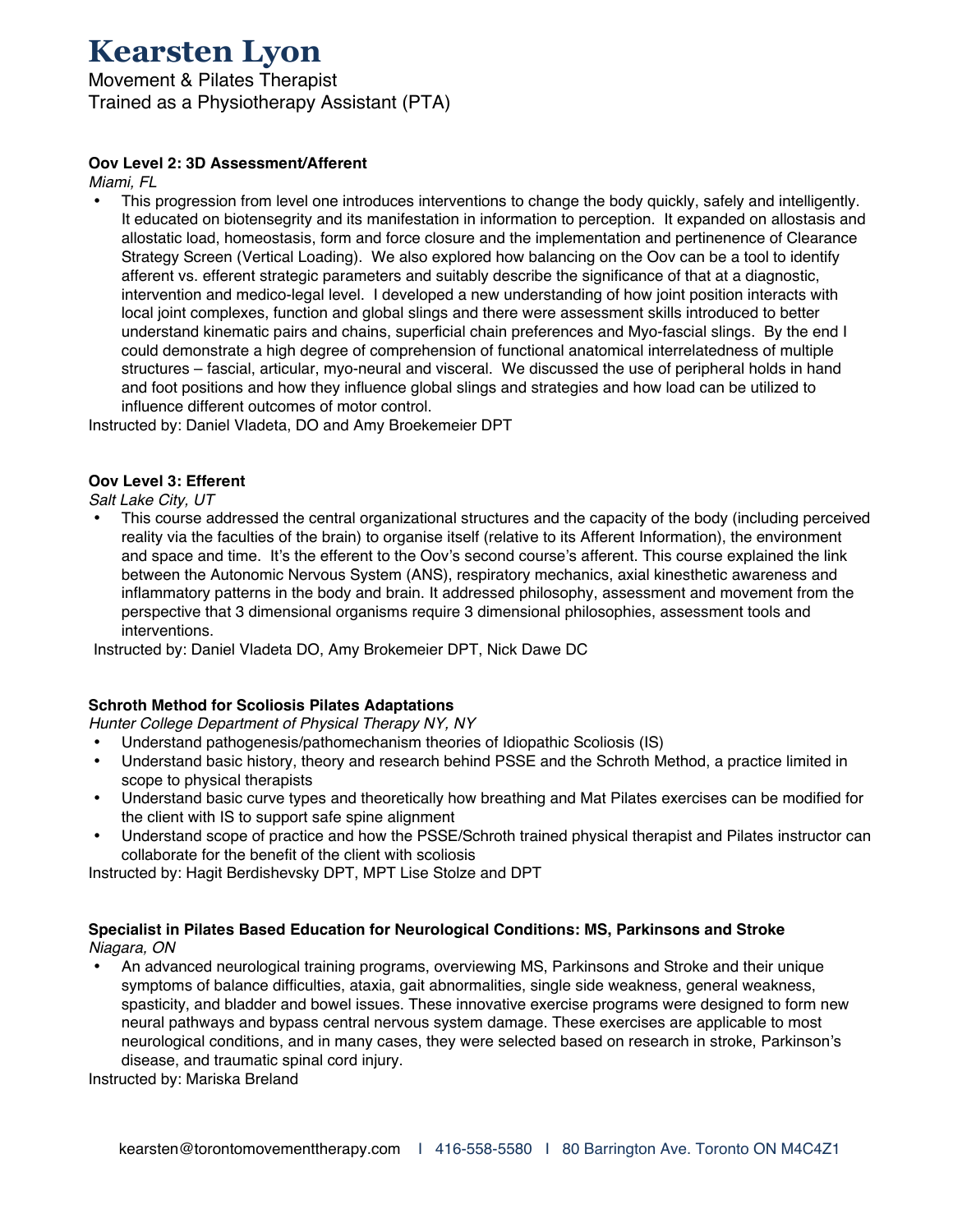Movement & Pilates Therapist Trained as a Physiotherapy Assistant (PTA)

## **Restoring Movement Through Breathing Level 1**

*Toronto, ON*

• Blending neurophysiology with cranial facial development supporting your natural physiology to create learning, healing and a thriving life. This course focused on Neuro Sequencing Integration™ which organizes the brain and body for optimal human potential. This provides activation and integration of the cranial nerves with the organization of the spinal nerves in gentle movement patterns of development.

Instructed by: Lois Laynee, NKT, OM, RDH

#### **Movement for Trauma Level 1 & Level 2**

*Toronto, ON*

• Learning the neurobiological effects of trauma on a person, how to treat nervous system dysregulation using movement, how to co-manage with other resources for trauma recovery and resilience and how to practice with a trauma informed perspective.

Instructed by: Jane Clapp

Guest Speaker: Michelle Fraser PT

## **LECTURES**

#### **Mini PT School – University of Toronto Department of Physical Therapy**

*Toronto, ON*

Weekly lectures given by top Physiotherapists regarding their specialty in practice:

- Exercise & Cardiovascular Disease
- The Importance of Exercise<br>• COPD & Stoke Behabilitation
- COPD & Stoke Rehabilitation Options
- How to Read Medical Studies
- Resistance and Balance Training
- Exercise and Cancer<br>• Exercise and Osteoar
- Exercise and Osteoarthritis<br>• Common Sports Injuries
- Common Sports Injuries

Lectures by: Euson Yeung DPT, Dina Brooks DPT, Crystal McKay DPT, Sachi O'Haski DPT, Agnes Makowski PT, Lindsay Davey PT, Leslie Soever PT, Judi Laprade PT, Meghan Buttle PT

#### **Ontario Physiotherapy Association:**

## **Effective Communication and Collaboration for Enhanced Client Care,**

# **The Physiotherapist and Physiotherapist Assistant Dynamic**

*Toronto, ON*

• New guidelines and protocols for how Physiotherapists and Physiotherapy Assistants work together for improved patient outcomes while following professional standards and protocols.

Lecture by: Lynne Sinclair PT, Sonia Deleo OTA/PTA ECE

#### **What's the Fuzz by Gil Hedley, Toronto, ON**

• An in depth lecture on the fascia studies and tests conducted by fascia researcher Gil Hedley. Lecture by: Gil Hedley

#### **Exercise is Medicine Canada featuring Dinah Hampson PT, University of Toronto Department of Physical Therapy**

• Dinah Hampson gave a lecture and Q&A regarding the importance of exercise and her practice at Pivot Sports Medicine and Physiotherapy for Exercise is Medicine Canada.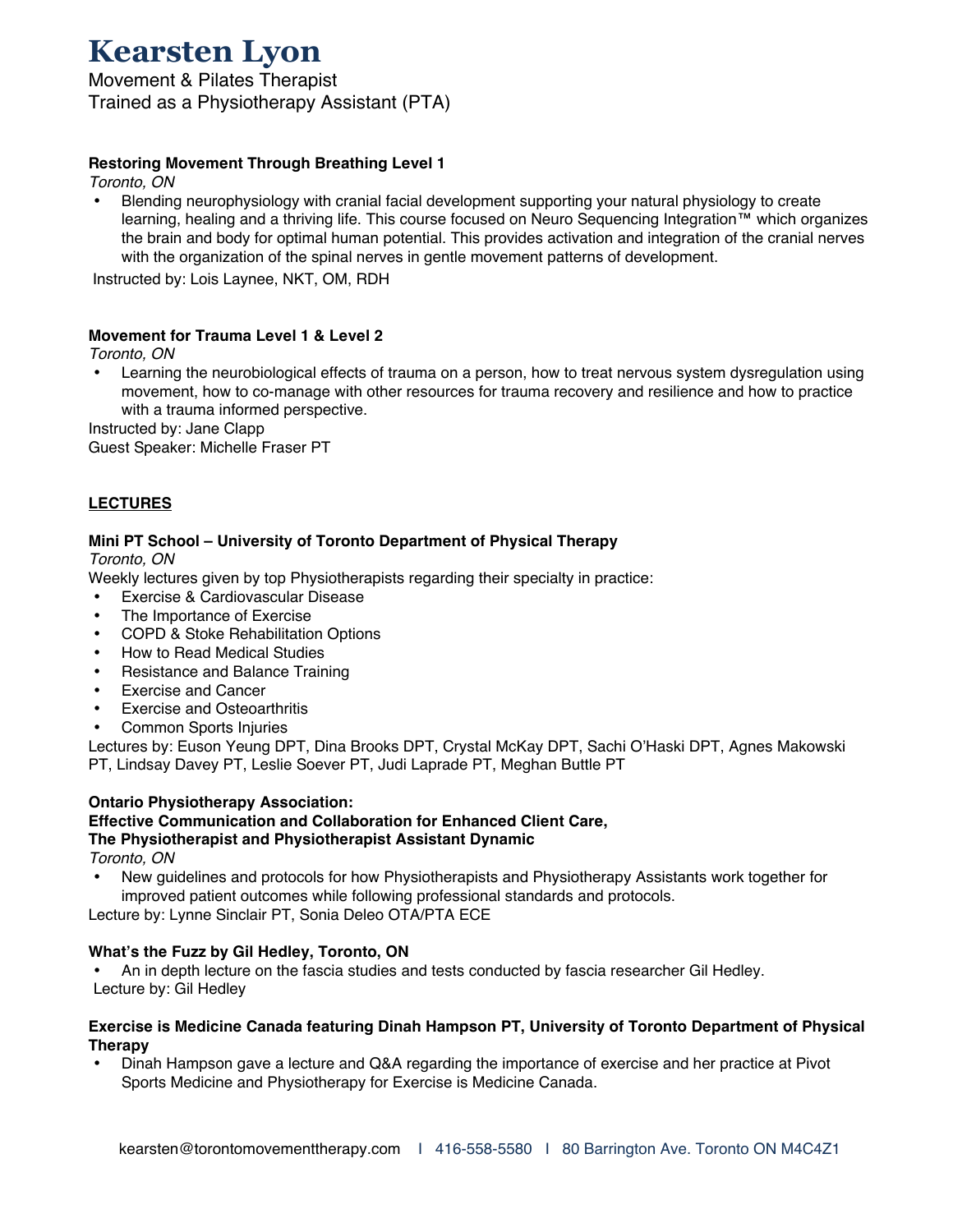Movement & Pilates Therapist Trained as a Physiotherapy Assistant (PTA)

# **WORKSHOPS**

### **Polestar Pilates Series**

*Niagara, ON*

- The Healthy Spine
- Pilates for Pain
- Polestar Pilates Case Studies: Orthopaedics, Stroke, Joint Replacement

Instructed by: Brent Anderson, DPT and Founder of Polestar Pilates

#### **The Truth About Running Injuries and How to Radically Change the Way You Run**  *Chicago, IL*

• Workshops for the Runity program for conditioning anyone how to run again and be able to prepare for and overcome common running injuries.

Instructed by: Juan Nieto DPT, DO

## **Franklin Method Fascia 101**

*Toronto, ON*

• An in depth 3 hour workshops embodying, diagramming, exploring the properties and functions of fascia and how we can educate and access it through movement.

Instructed by: Morten Dithmer, DO

## **Franklin Method Psoas**

*Toronto, ON*

• An in depth 3 hour workshop emobodying, diagramming, exploring the properties and functions of the psoas major, minor and iliopsoas and how and why we can access them through movement, stretching and load.

Instructed by: Morten Dithmer, DO

# **Trina Altman Unwreck Your Neck**

*Toronto, ON*

• Neck mobility and strengthening exercises for stability using a variety of tools such as yoga blocks, blankets, Yoga Tune-Up Balls and Mulligan straps.

Instructed by: Trina Altman

# **ELDOA Method Intro**

*Toronto, ON*

• An introduction to the ELDOA (Etirements Longitudinaux avec Decoaptation OsteoArticulaire – Longitudinal Osteo-Articular Decoaptation of the Spiine) by Guy Voyer, DO.

Instructed by: Petra Baethmann; Hosted by Synergy Sports Medicine and Rehabilitation

# **DNS Introduction 0-13 months, 3D Breathing and Body Loops**

*Toronto, ON*

• An introduction to Dynamic Neuromuscular Stability by Prague School of Rehabilitation, using 3D breathing and Diane Bruni's Body Loops for Neuromuscular Feedback.

Instructed by: Riki Richter D.O.M.P. and Diane Bruni; Hosted by Synergy Spots Medicine